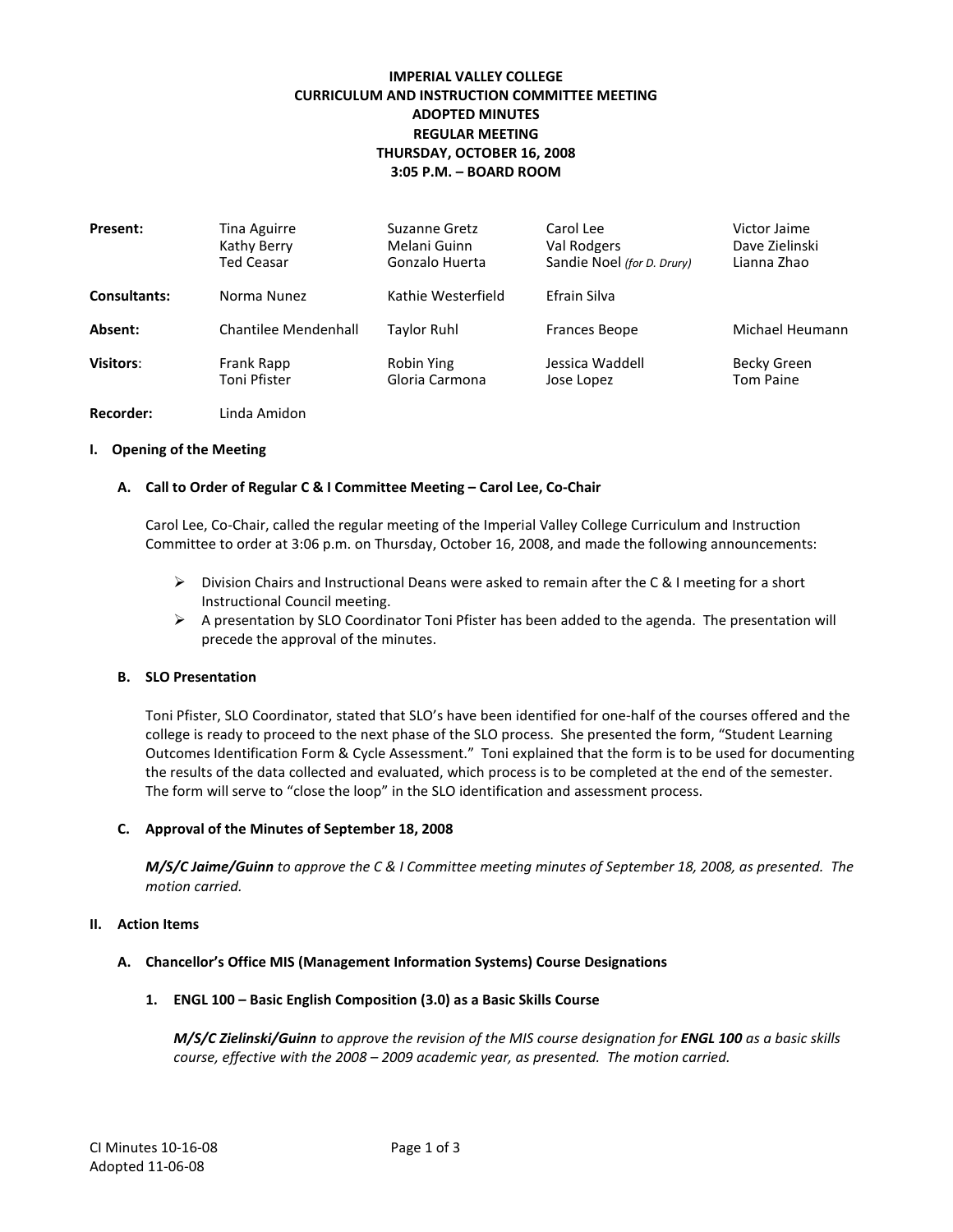### **2. ENGL 100 – Basic English Composition (3.0) as a Non-degree Applicable Course**

*M/S/C Zielinski/Guinn to approve the revision of the MIS course designation for ENGL 100 as non-degree applicable, effective with the 2008 – 2009 academic year, as modified. The motion carried.*

Modifications included changing the effective date from 2009 – 2010 to 2008 – 2009.

Kathie Westerfield explained the effect that the designation changes would have on the MIS and 320 reports. She stated that the college had received basic skills funding (approximately \$27,000), and the funds would be lost if ENGL 100 continued to be designated as a degree-applicable non-basic skills course. If it is necessary to amend the 320 Report, the deadline to do so is October 31, 2008. Kathie further explained that with the designation of ENGL 100 as a non-degree applicable basic skills course effective 2008 – 2009, students would have catalog rights for this year since at the time of enrollment the course was designated as degree-applicable and non-basic skills. It would be extremely rare that a student would need ENGL 100 to meet the 60-unit requirement for graduation. However, in the event this became an issue, Kathie suggested dealing with students on a case-by-case basis utilizing the existing petition process.

# **B. Credit Courses**

# **1. Revised Courses**

# **a. AHP 060 – Health Assistant (5.5)**

*M/S/C Aguirre/Rodgers to approve the revision of the units and lecture and lab hours for AHP 060, effective spring 2009, with corrections. The motion carried*

Form 1 was revised to indicate that only the units and lecture and lab hours for the course were revised; the course description was not changed. Tina Aguirre explained that the course hours must match state requirements. Kathie Westerfield alerted members that students who repeat the course would have their transcripts changed to reflect 5.5 units instead of the former 6.0 units for the course.

# **b. BUS 126 – Business and the Legal Environment (3.0)**

*M/S/C Rodgers/Gretz to approve the update of textbooks and the instructional methodology for BUS 126, as presented, effective with the 2009 – 2010 academic year. The motion carried.*

# **2. Deleted Courses**

### **a. POLS 052 – Introduction to American Government (3.0)**

*M/S/C Gretz/Rodgers to approve the deletion of POLS 052, effective with the 2009 – 2010 academic year, as presented. The motion carried.*

Carol Lee stated it would be necessary to submit a Form 3 to reflect the deletion of POLS 052 from the Social Science Major. The deletion also changes Section III.A of the graduation requirements in that now one option only is available for the American Institutions requirement.

### **C. Distance Education Courses – Addendum Documentation**

- **1. AJ/CSI 102 – Concepts of Criminal Law (3.0)**
- **2. ART 106 – Women Artists (3.0)**
- **3. BIOL 100 – Principles of Biological Science (4.0)**
- **4. BUS 126 – Business and the Legal Environment (3.0)**
- **4. ENGL 102 – Introduction to Literature (3.0)**